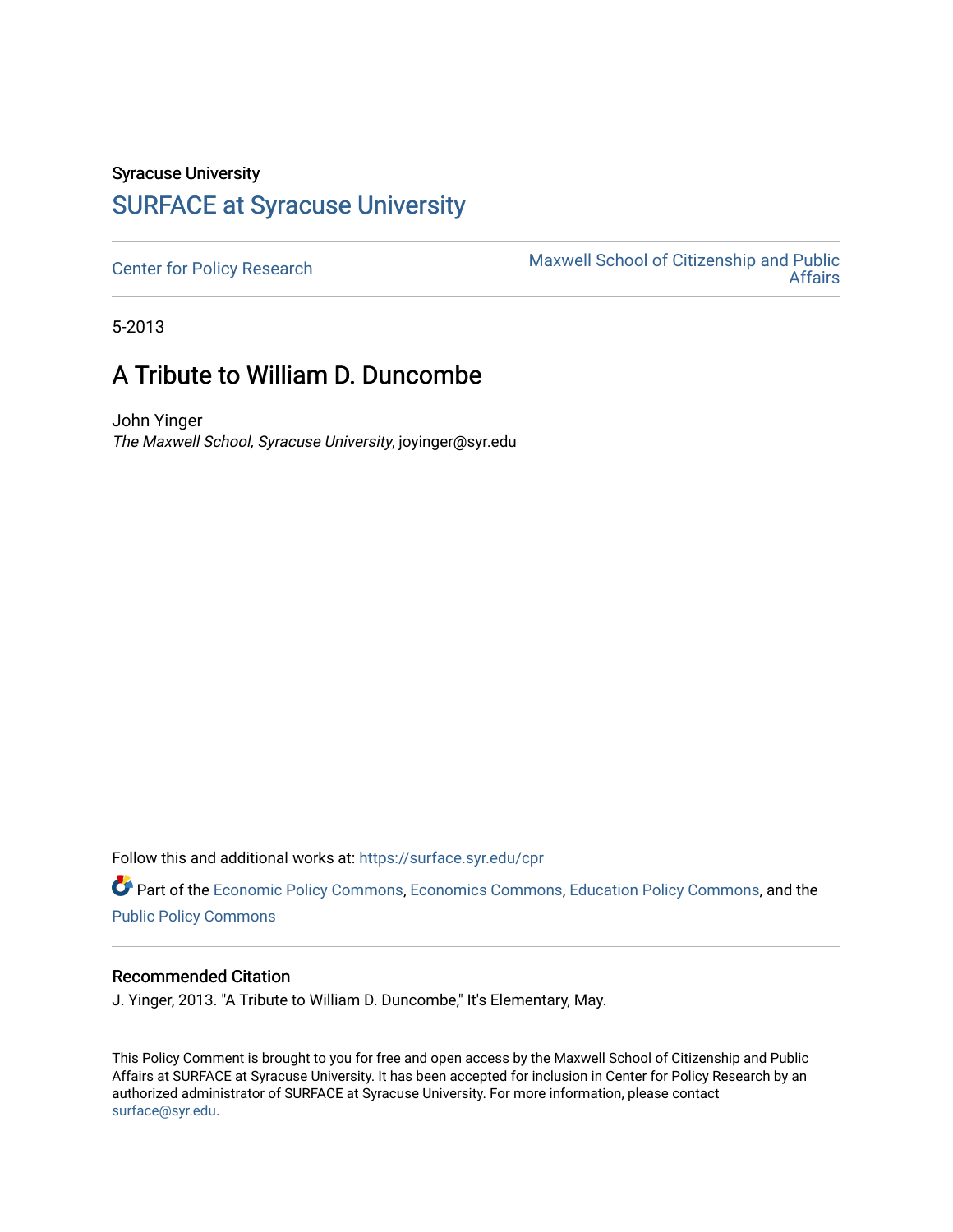

A Monthly Column by EFAP Director John Yinger May 2013

### **A Tribute to William D. Duncombe**

My dear friend and colleague, Bill Duncombe, passed away on May 11. He was 57 years old. The losses to his family, friends and colleagues, to the Maxwell School, and to scholarship on education finance are incalculable.<sup>1</sup>

Bill was a Ph.D. student in public administration when I arrived at the Maxwell School in the fall of 1986. He and I hit it off right away and we started working together. Our first publication together grew out of his dissertation, and we went on to publish 19 more articles or book chapters together, along with many working papers, reports, op-eds, and policy briefs. We also served on many committees together, especially dissertation committees, and became fast friends.

Bill was an extraordinary scholar and an extraordinary person.

His data-gathering skills were legendary. One time he came into my office and told me that he had put together a detailed data set covering a couple decades for all the rural school districts in New York State, including twelve pairs of districts that had consolidated. He asked me if I thought this data set would be useful for studying consolidation. He knew the answer, of course, and was just trying to rope me in—which he did. The eventual result was an article in *Education Finance and Policy* in 2007 and dozens of phone calls from school officials interested in our finding that consolidation can save small school districts a great deal of money.

Bill also assembled complex data sets on education finance for California, Kansas, Maryland, Missouri, Nebraska, and New York. These data sets led to publications, court documents, or Bill's testimony, all of which had a significant impact on education finance reform in these states. Bill was also master at devising and programming complex statistical procedures to apply to these data sets. Moreover, he was very well informed about the conceptual issues that arise in studying education finance, and our thousands of conversations on the topic invariably led to better formulations than either of us would have come with on our own.

Actually, I think it is our conversations that I will remember the most. Not our individual conversations. In fact, I have trouble remembering conversations I had this morning! Instead, I remember how we pushed each other to come up with the best theory, data, and methods we

<sup>&</sup>lt;sup>1</sup> A formal obituary for Bill can be found at: http://www.maxwell.syr.edu/news.aspx?id=107374186876.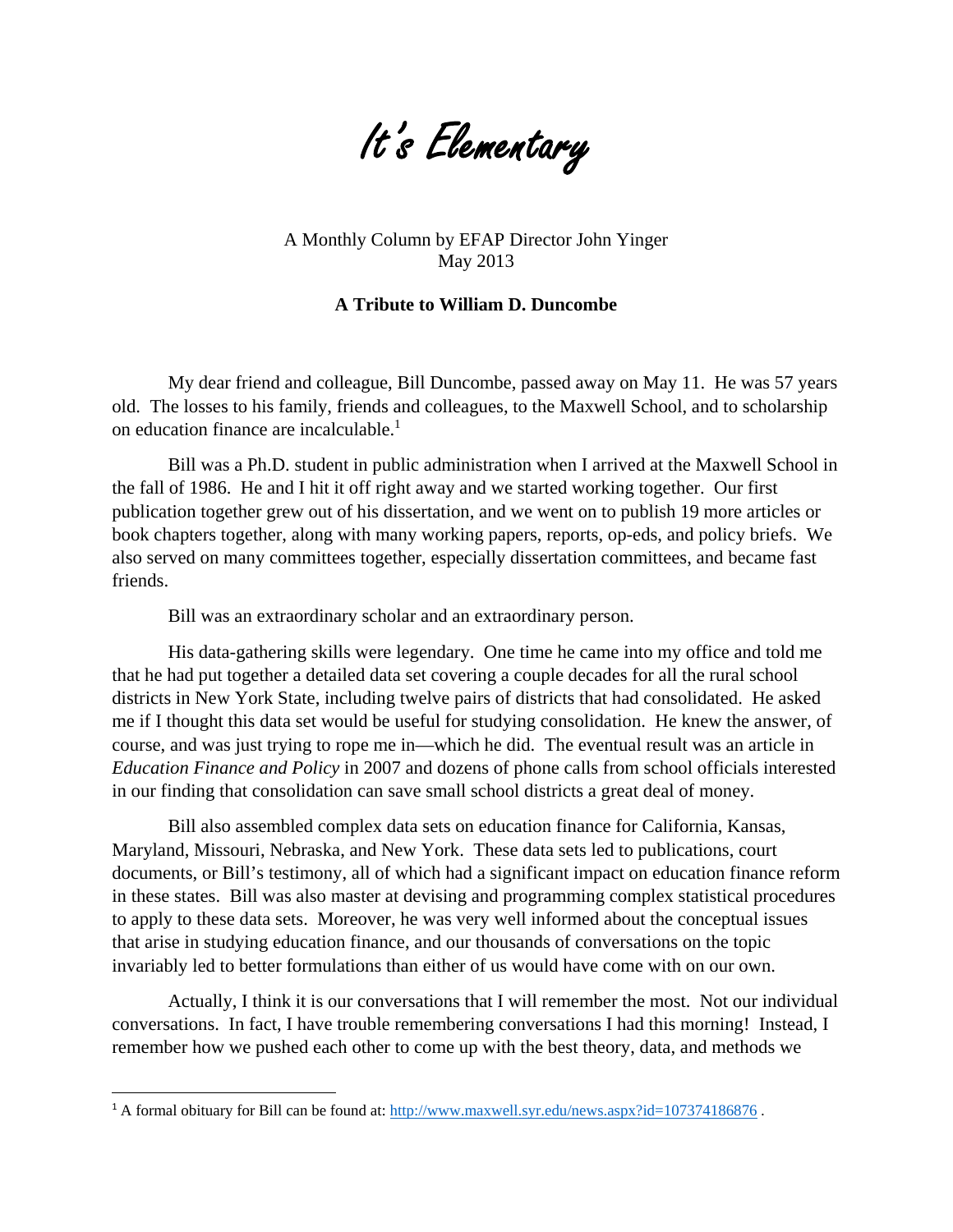possibly could; how amazed I often was at the amount Bill had accomplished since our last conversation; how committed Bill was to the fair treatment of our colleagues and students; how we made each other laugh; and how unfailingly kind Bill was in all his dealings with me and, for that matter, with everyone else.

Most of Bill's and my joint research addresses topics in education finance, particularly education cost functions and their implications for state aid to education. I have published a few articles on education finance without Bill as a formal co-author, but he has had an enormous influence on my thinking about this subject, and his fingerprints are all over everything I have written on education finance since I started working with him—and will be all over everything I write on this subject in the future.

The Public Administration Department in the Maxwell School is pretty amazing. Ever since I came Maxwell, it has been a very collegial place with high, but fair standards for scholarship and teaching. This type of environment does not arise by accident, but is instead sustained by the commitment and character of the people involved. Since he joined the faculty in 1991, Bill set the standard for us all. He was the first person at work in the morning and the last person to leave at night—with the possible exception of a junior faculty member about to come up for tenure. He treated everyone with kindness and respect. He was remarkably generous with his time, scheduling extra sessions for his MPA students, writing detailed comments on draft after draft of his Ph.D. students' dissertations, providing extensive feedback to his colleagues on their research projects, and volunteering for time-consuming committee assignments. Bill's exceptional example will undoubtedly continue to contribute to the PA Department for many, many years to come.

Over the next several months, many of us at the Maxwell School will be working to preserve Bill's scholarly legacy. We plan to gather and post on the EFAP web site many of the data sets he assembled. We also plan to make much of his scholarly work accessible through the EFAP site. As a first step in these efforts, his publications on education finance are listed below.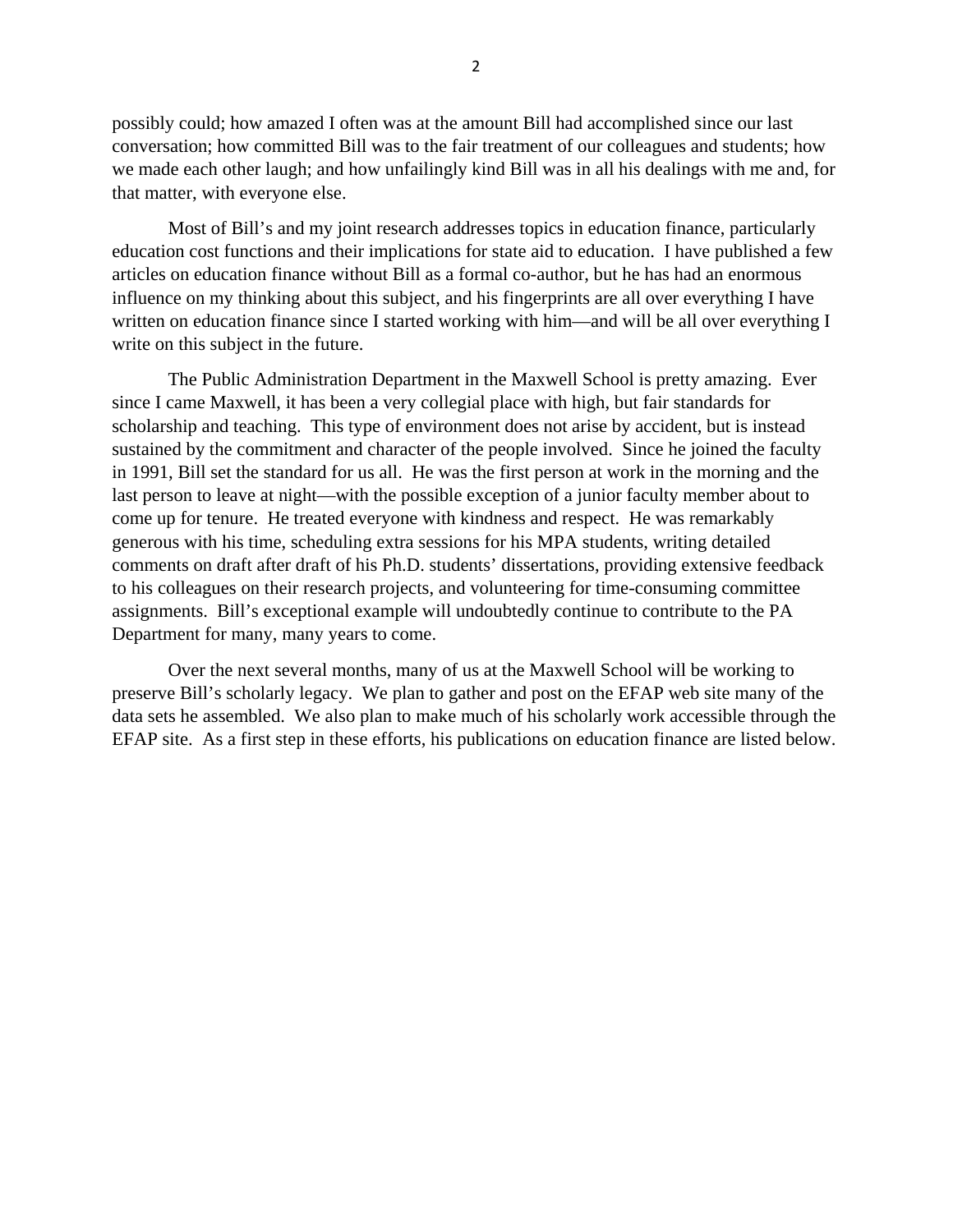### **William D. Duncombe's Publications on Education Finance**

- Wang, Wen, William Duncombe, and John Yinger. 2011. "School District Responses to Matching Aid Programs for Capital Facilities: A Case Study of New York's Building Aid Program." *National Tax Journal* (3) 64 (September): 759-794.
- Duncombe, William, and John Yinger. 2011. "Are Education Cost Functions Ready for Prime Time? An Examination of Their Validity and Reliability." *Peabody Journal of Education* (1) 86: 28-57.
- Duncombe, William and John Yinger. 2011. "Making Do: State Constraints and Local Responses in California's Education Finance System." *International Tax and Public Finance*  18: 337-368.
- Duncombe, William and Wen Wang. 2009. "School Facilities Funding and Capital Outlay Distribution in the States." *Journal of Education Finance*, (3) 34 (Winter): 324-350.
- Duncombe, William, Anna Lukemeyer, and John Yinger. 2008. "Dollars without Sense: The Mismatch Between the No Child Left Behind Act Accountability System and Title 1 Funding." In R. Kahlenberg (ed.) *Improving On No Child Left Behind*. New York: The Twentieth Century Foundation.
- Balter, Dana, and William Duncombe. 2008. "Recruiting Highly Qualified Teachers: Do District Recruitment Practices Matter?" *Public Finance Review.* (1) 36 (January): 33-62.
- Duncombe, William, Anna Lukemeyer, and John Yinger. 2008. "The No Child Left Behind Act: Have Federal Funds Been Left Behind?" *Public Finance Review* (4) 36 (July): 381-407.
- Duncombe, William and John Yinger. 2007. "Does School District Consolidation Cut Costs?" *Journal of Education Policy and Finance*, (4) 2 (Fall): 341-376.
- Duncombe, William and John Yinger. 2007. "Measurement of Cost Differentials." In H. Ladd and T. Fiske (eds.) *Handbook of Research in Education Finance and Policy.* Mahwah, NJ: Lawrence Erlbaum Associates, Inc., 257-275.
- Duncombe, William, and Cynthia Searcy. 2007. "Can the Use of Recommended Procurement Practices Save Money?" *Public Budgeting & Finance*, (2) 27 (Summer): 68-87*.*
- Duncombe, William, and Cynthia Searcy. 2007. "Out With the Old, In With the New? A Case Study of Procurement Practices in New York State School Districts." *Journal of Public Budgeting, Accounting, and Financial Management.* (4) 19 (Winter): 514-545.
- Duncombe, William. 2006. "Responding to the Charge of Alchemy: Strategies for Evaluating the Reliability and Validity of Costing-Out Research. *Journal of Education Finance*, (2) 21 (Fall): 137-159.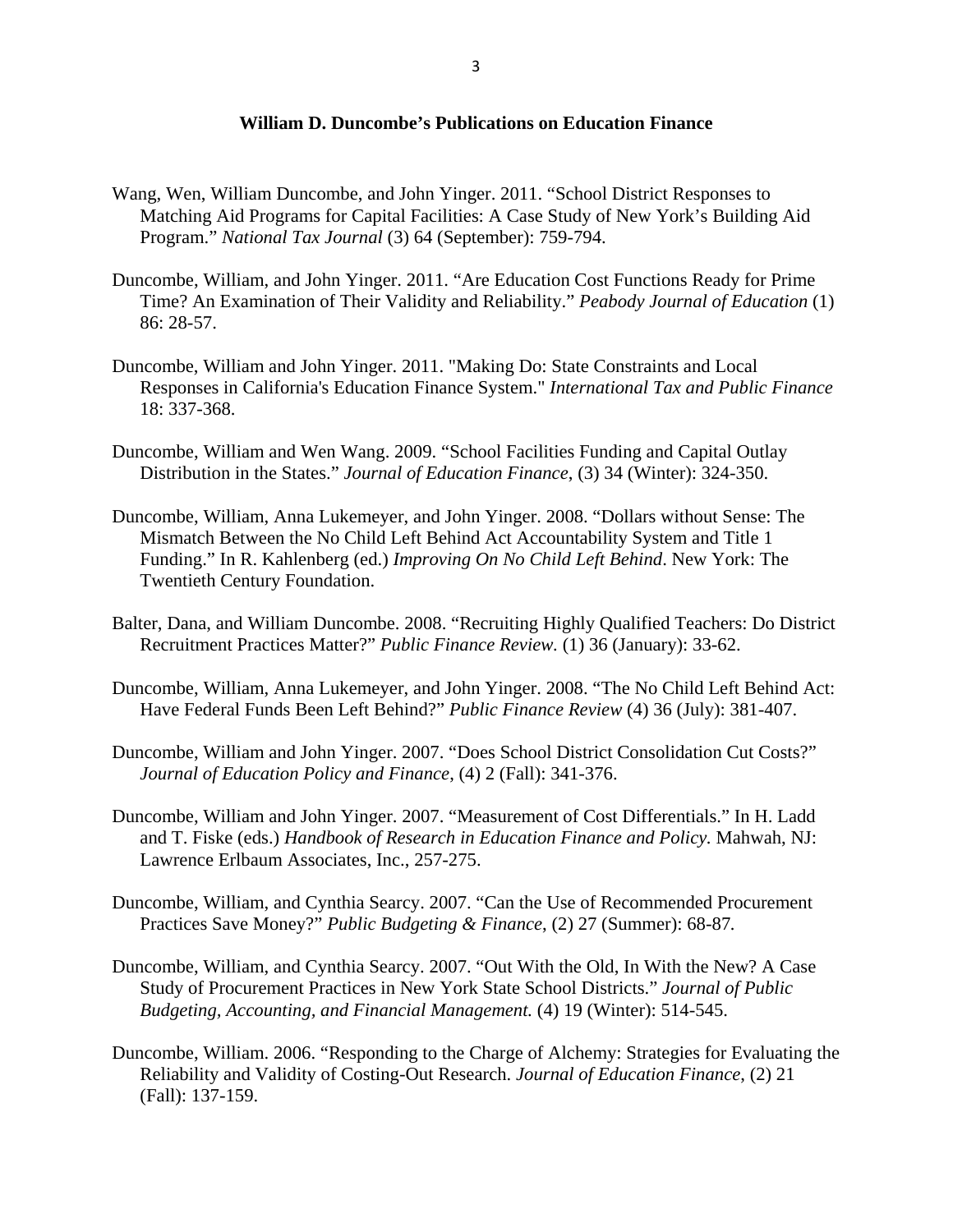- Duncombe, William and John Yinger. 2005. "How Much More Does a Disadvantaged Student Cost?" *Economics of Education Review*, (5) 24 (October): 513-532.
- Bifulco, Robert, William Duncombe, and John Yinger. 2005. "Does Whole-School Reform Boost Student Performance: The Case of New York City" *Journal of Policy Analysis and Management*,(1) 24 (Winter): 47-72.
- Ammar, Salwa, William Duncombe, Bernard Jump, Ronald Wright. 2005 "A Financial Condition Indicator System for School Districts: A Case Study of New York." *Journal of Education Finance*, (30) 3 (Winter): 231-258.
- Ammar, Salwa, William Duncombe, Bernard Jump, Ron Wright. 2005. "Avoiding Fiscal Stress: The Use of Expert Systems to Assess School District Financial Condition" *Developments in School Finance: 2004-05, Fiscal Proceedings from the Annual State Data Conferences of July 2004.* Washington, DC: National Center for Education Statistics.
- Baker, Bruce and William Duncombe. 2004. "Balancing District Needs and Student Needs: The Role of Economies of Scale Adjustments and Pupil Need Weights in School Finance Formulas." *Journal of Education Finance,* (29) 3 (Winter): 195-222.
- Duncombe, William and Jocelyn Johnston. 2004. "The Impacts of School Finance Reform in Kansas: Equity Is In the Eye of the Beholder." In J. Yinger (ed.), *Helping Children Left Behind*. Cambridge, MA: The MIT Press, 147-194.
- Ammar, Salwa, William Duncombe, Bernard Jump, Ronald Wright. 2004. "Constructing a Fuzzy-Knowledge-Based System: An Application for Assessing the Financial Condition of Public Schools." *Expert Systems with Applications*, (27) 3: 349-364.
- Duncombe, William, Anna Lukemeyer, and John Yinger. 2003 "Financing an Adequate Education: A Case Study of New York." *Developments in School Finance: 2001-02, Fiscal Proceedings from the Annual State Data Conferences of July 2001 and July 2002.*  Washington, DC: National Center for Education Statistics, NCES 2003-403: 127-154.
- Duncombe, William, Mark Robbins, and Jeff Stonecash. 2003. "Measuring Citizen Preferences for Public Services Using Surveys: Does a "Gray Peril" Threaten Funding for Public Education?" *Public Budgeting & Finance,* (23) 1 (Spring): 45-72.
- Bifulco, Robert and William Duncombe. 2002. "Evaluating School Performance: Are We Ready for Prime-Time?" In William J. Fowler (ed.), *Developments in School Finance, 1999-2000*. Washington, DC: National Center for Education Statistics, NCES 2002-316: 11-28.
- Andrews, Matthew, William Duncombe, and John Yinger. 2002. "Revisiting Economies of Size in Education: Are We Any Closer to a Consensus?" *Economics of Education Review*, (21): 245-262.